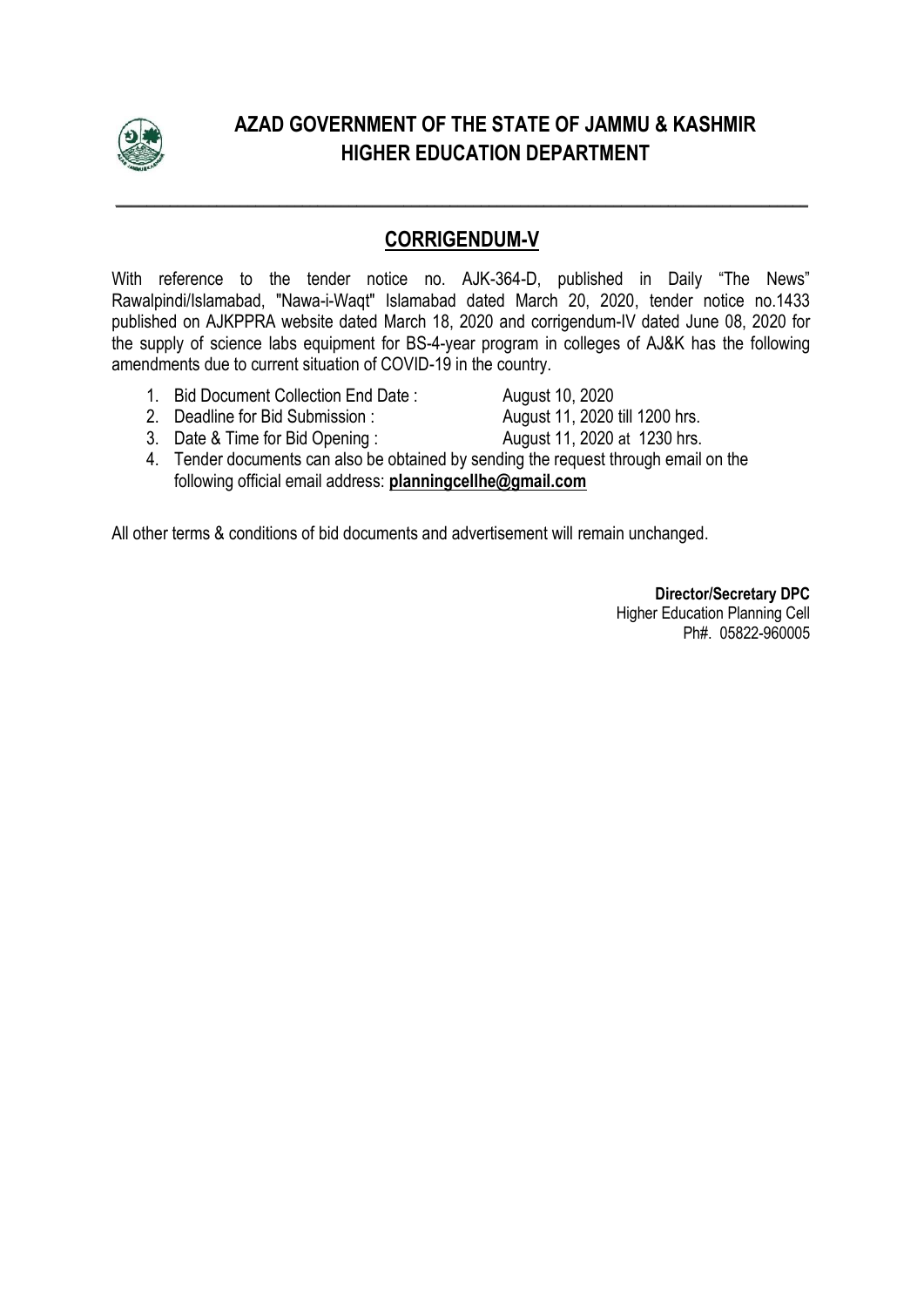

### AZAD GOVERNMENT OF THE STATE OF JAMMU & KASHMIR **HIGHER EDUCATION DEPARTMENT**

#### **CORRIGENDUM-IV**

With reference to the tender notice no. AJK-364-D, published in Daily "The News" Rawalpindi/Islamabad, "Nawa-i-Waqt" Islamabad dated March 20, 2020, tender notice no.1433 published on AJKPPRA website dated March 18, 2020 and corrigendum-III dated April 29, 2020 for the supply of science labs equipment for BS-4-year program in colleges of AJ&K has the following amendments due to current situation of COVID-19 in the country.

- 1. Pre-Bid meeting:
- 2. Bid Document Collection End Date:

July 17, 2020

- July 22, 2020
- 3. Deadline for Bid Submission :

July 23, 2020 till 1200 hrs. July 23, 2020 at 1230 hrs.

- 4. Date & Time for Bid Opening:
- 5. Tender documents can also be obtained by sending the request through email on the following official email address: planningcellhe@gmail.com

All other terms & conditions of bid documents and advertisement will remain unchanged.

**Higher Education Planning Cell** Ph#. 05822-960005

**Director/Secretary DPC**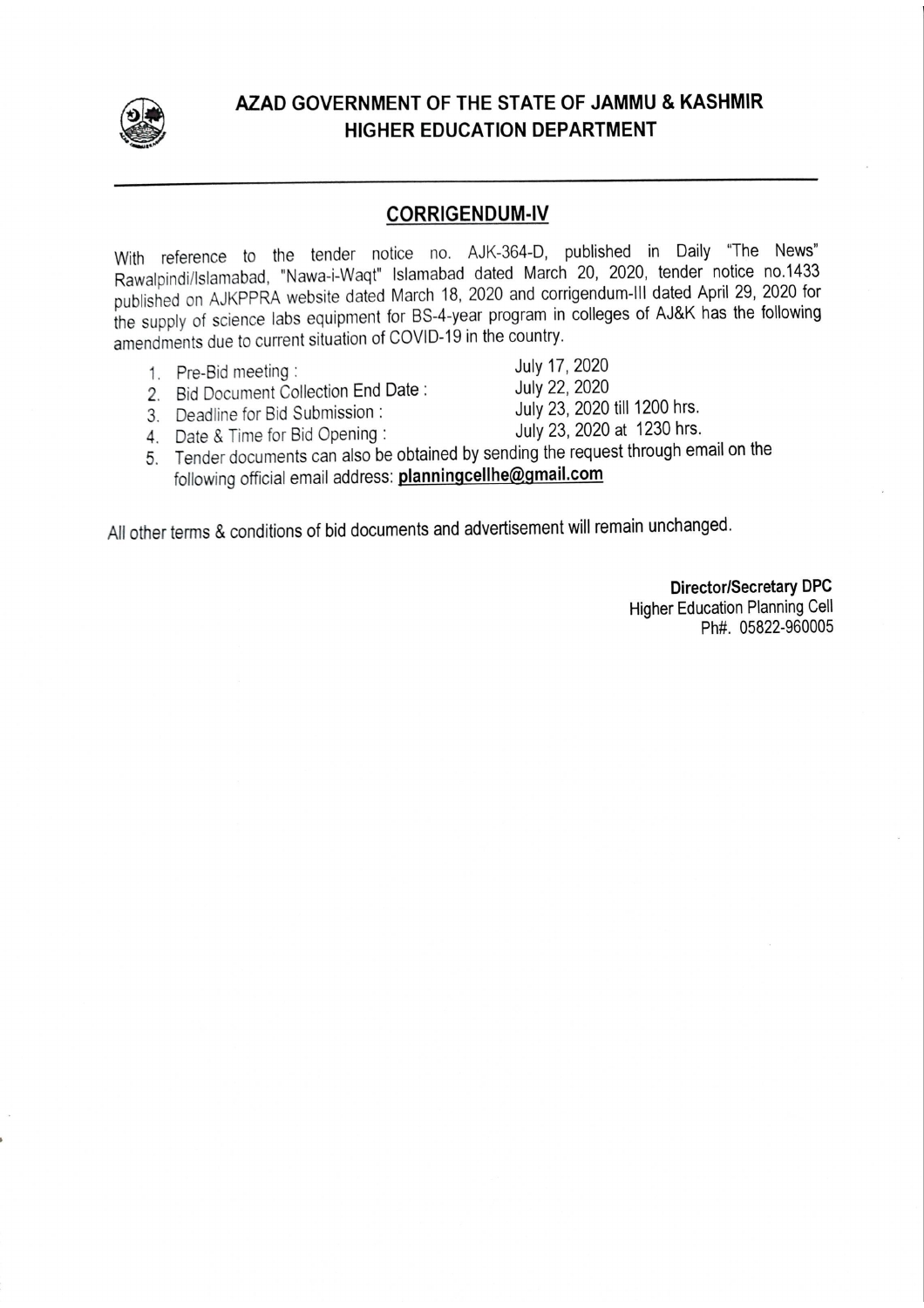

# **AZAD GOVERNMENT OF THE STATE OF JAMMU & KASHMIR HIGHER EDUCATION DEPARTMENT**

### **CORRIGENDUM-III**

**\_\_\_\_\_\_\_\_\_\_\_\_\_\_\_\_\_\_\_\_\_\_\_\_\_\_\_\_\_\_\_\_\_\_\_\_\_\_\_\_\_\_\_\_\_\_\_\_\_\_\_\_\_\_\_\_\_\_\_\_\_\_\_\_\_\_\_\_\_\_\_\_\_\_\_\_\_\_\_\_\_\_\_\_\_\_\_\_\_**

With reference to the tender notice no. AJK-364-D, published in Daily "The News" Rawalpindi/Islamabad, "Nawa-i-Waqt" Islamabad dated March 20, 2020, tender notice no.1433 published on AJKPPRA website dated March 18, 2020 and corrigendum-II dated April 22, 2020 for the supply of science labs equipment for BS-4-year program in colleges of AJ&K has the following amendments due to current situation of COVID-19 in the country.

- 
- 1. Pre-Bid meeting :<br>
2. Bid Document Collection End Date : June 10. 2020 2. Bid Document Collection End Date : June 10, 2020<br>3. Deadline for Bid Submission : June 11, 2020 till 1200 hrs.
- 3. Deadline for Bid Submission :

4. Date & Time for Bid Opening : June 11, 2020 at 1230 hrs.

5. Tender documents can also be obtained by sending the request through email on the following official email address: **planningcellhe@gmail.com** 

All other terms & conditions of bid documents and advertisement will remain unchanged.

**Director/Secretary DPC**  Higher Education Planning Cell Ph#. 05822-960005